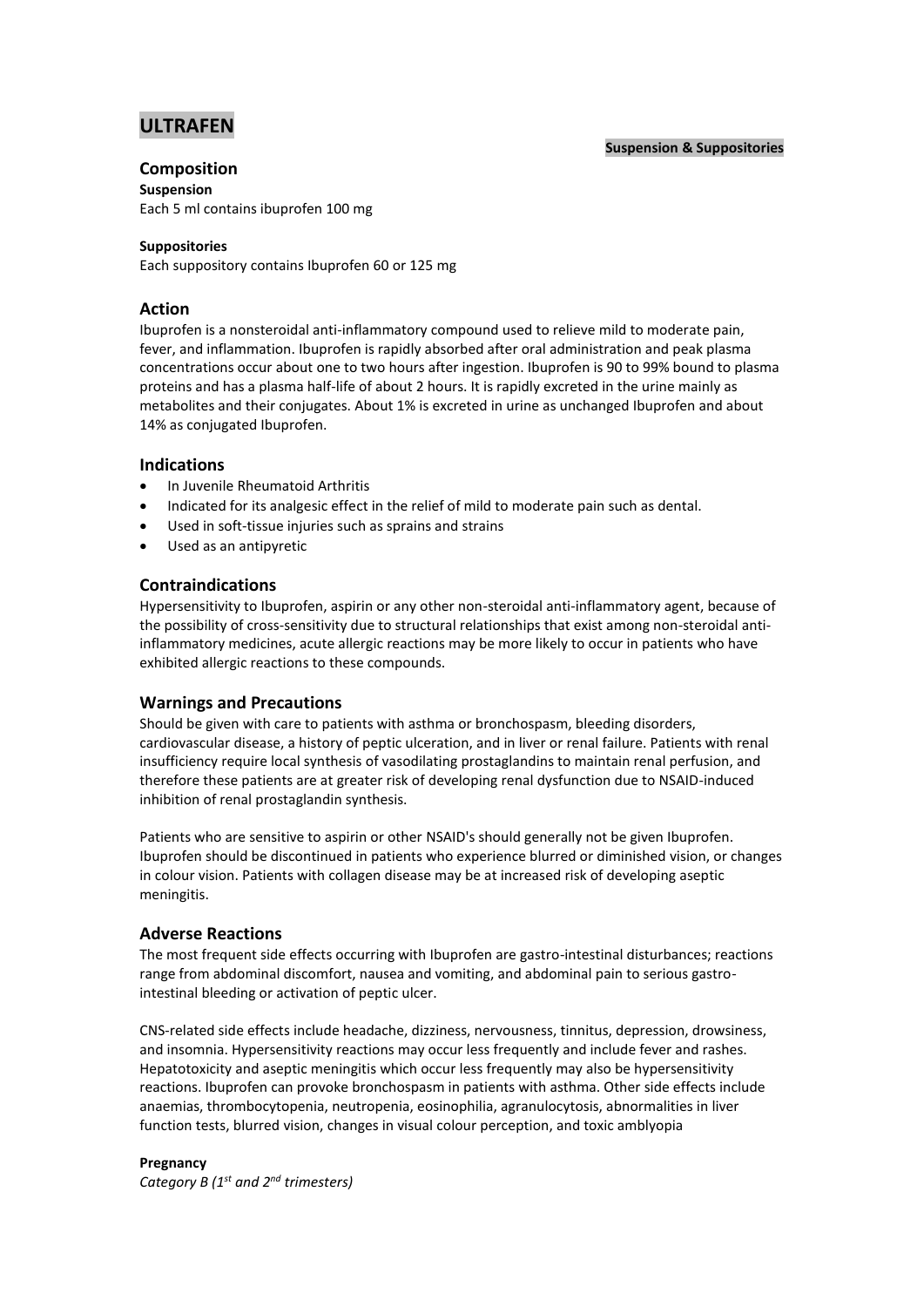Animal reproduction studies have failed to demonstrate a risk to the fetus and there are no adequate and well-controlled studies in pregnant women.

#### *Category D (If used in 3rd trimester)*

There is positive evidence of human fetal risk based on adverse reaction data from investigational or marketing experience or studies in humans, but potential benefits may warrant use of the drug in pregnant women despite potential risks.

#### **Nursing Mothers**

Safety of use in breastfeeding has not been established. Ibuprofen is not recommended for use in nursing mothers.

#### **Dosage and Administration**

#### **Suspension**

#### **Children**

In Juvenile Rheumatoid Arthritis, the total daily dosage of Ultrafen is 20 mg/kg of body mass given in divided doses.

Safety in children under one year of age has not been proven.

#### **Pain**

Initial dose 5 mg/kg of bodyweight.

A second dose of 5 mg/kg may be given after 2 hours if pain is not controlled, thereafter 5 mg/kg every 4 - 6 hours. DO NOT EXCEED 20 mg/kg of bodyweight per day. If pain persists for more than 7 days, consult your doctor.

#### **Fever**

5 mg/kg of bodyweight every 4 - 6 hours. DO NOT EXCEED 20 mg/kg of bodyweight per day. If fever persists for more than 3 days, consult your doctor.

| Age                      | <b>Bodyweight</b> | Daily dosage in 5 ml spoonfuls       |
|--------------------------|-------------------|--------------------------------------|
| $1 - 2$ years            | 7 - 12 kg         | 2,5 ml up to 3 - 4 times daily       |
| 3 - 7 years              | 14 - 23 kg        | $2,5 - 5$ ml up to 3 - 4 times daily |
| $\parallel$ 8 - 12 years | 25 - 40 kg        | 10 ml up to 3 - 4 times daily        |

Do not give to children less than 7 kg or 1 year of age, except on the advice of your doctor.

#### **Suppositories**

Use in babies under 6 months of age requires a doctor's prescription.Doses should be given approximately every 6 to 8 hours, (or with a minimum of 6 hours between each dose if needed).

#### **Infants**

 $6 - 9$  months weighing more than 6 kg; one suppository of 60 mg dose may be taken 3 times daily.  $9 -$ 24 months: one suppository of 60 mg dose may be taken 4 times daily.

#### **Children**

Over 2 years weighing more than or equal to (12.5 kg): one suppository of 125 mg dose may be taken 3 times daily.  $4 - 6$  years: one suppository of 125 mg dose may be taken 3 to 4 times daily.  $7 - 12$ years: one suppository of 125 mg dose may be taken 4 times daily.

#### **Over Dosage**

The most likely symptoms of over dosage are epigastric pain and nausea. If recently taken, gastric lavage will remove any unabsorbed Ibuprofen. Electrolytes may be corrected by intravenous infusions, if necessary. There is no specific antidote to Ibuprofen.

#### **Presentation**

**Suspension** Bottle of 100 ml